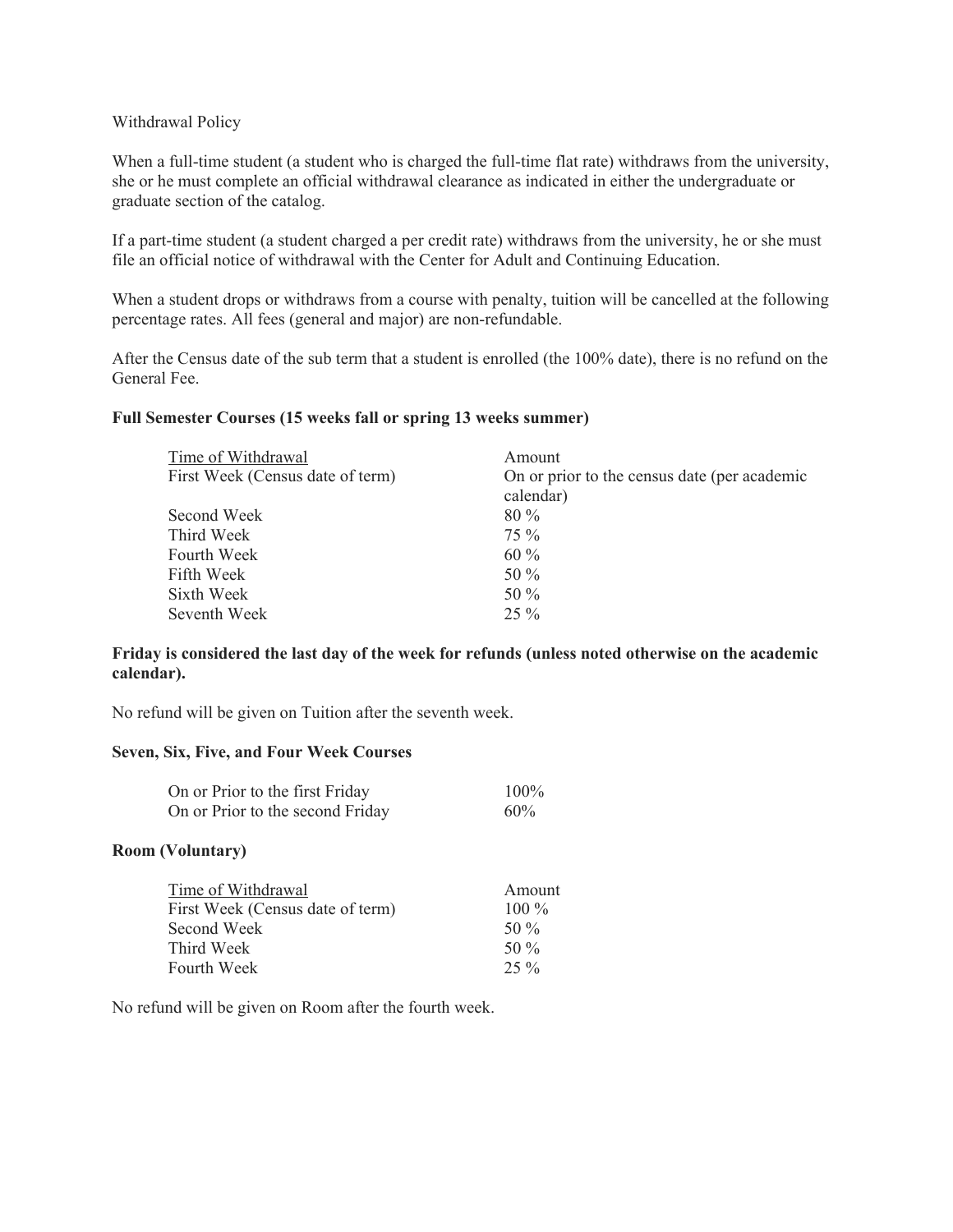## **Board (Voluntary)**

| Time of Withdrawal               | Amount |
|----------------------------------|--------|
| First Week (Census date of term) | $90\%$ |
| Second Week                      | $80\%$ |
| Third Week                       | $75\%$ |
| Fourth Week                      | $70\%$ |
| Fifth Week                       | $60\%$ |
| Sixth Week                       | 50 $%$ |
| Seventh Week                     | $40\%$ |

No refund will be given on Board after the seventh week.

## **\*Disruptions mandated as a result of COVID-19 WILL NOT result in financial adjustments for unused room and board.**

## **Fall 2021 Refund Dates**

# **FALL 2021 Withdrawal/Refund Schedule**

## **Tuition Refunds**

## **Fifteen Weeks (Full Semester) ‐ 8/30/2021‐12/17/2021**

 100%‐ 8/30/2021‐9/7/2021 80%‐ 9/8/2021‐9/10/2021 75%‐ 9/11/2021‐9/17/2021 60%‐ 9/18/2021‐9/24/2021 50%‐ 9/25/2021‐10/8/2021 25%‐ 10/9/2021‐10/15/2021

# **1st Seven Weeks ‐ 8/30/2021‐10/17/2021**

100%‐ 8/30/2021‐9/3/2021 60%‐9/4/2021‐9/10/2021

# **2nd Seven Weeks ‐ 10/18/2021‐12/12/2021**

 100%‐10/18/2021‐10/22/2021 60%‐ 10/23/2021‐10/29/2021